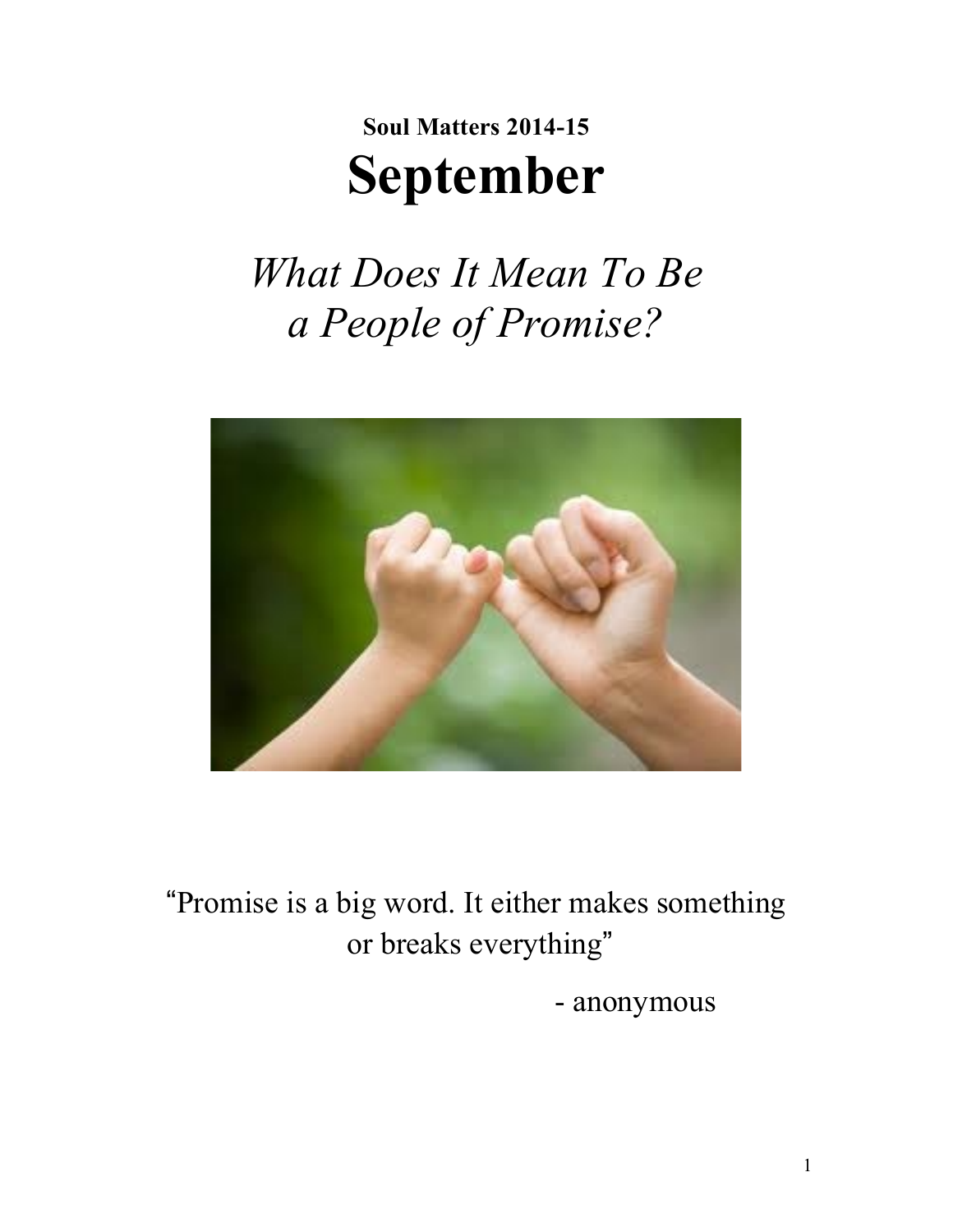### *What Does It Mean To Be a People of Promise?*

Say Yes. Whatever it is, say yes with your whole heart & simple as it sounds that's all the excuse life needs to grab you by the hands and start to dance."

-Brian Andreas

There is power in a promise. Maybe the greatest power of all. This is arguably the most foundational claim of our faith.

It is common for UUs to say we were born inherently good and powerful rather than inherently weak and depraved. What is not so common is remembering that this capacity for strength and goodness is rooted in our ability to make promises. Whereas other religious traditions focus on confession or right belief, we've always placed our hope in the act of making and keeping commitments. This is what is at stake in proclaiming that we are covenantal rather than creedal faith. If a new day is to come, it will arrive not when we all think alike, but when we all follow through on our commitments to love our neighbor as ourselves. If salvation is possible, it will be realized not from us noticing our need to be cleansed, but from waking up to our need to be connected. If divinity is real, we will know it not in the form of a supernatural moment, but in those everyday miracles when we look into each other's eyes and say, "You can count on me to…" Grace is not a reward for good behavior, it is the sacred and creative power that arises when two or more entwine their lives in mutual commitment. Again, there is power in a promise.

And what about the promise that life itself makes to us? This too is central to our faith. From our beginnings, we have declared life to be full of promise and potential, even when darkness seems to dominate our days. So we commit to keeping our eyes open. Trust in life and others, and life and others will prove themselves trustworthy. Shift your gaze from what you *want* to what you *have* and suddenly life is generous rather than a threat. To paraphrase Brian Andreas, say yes and life will start to dance.

So who needs a promise from you this month? What commitment is it time for you to renew? What power is waiting to be released by the simple phrase, "You can count on me to…"? And maybe most important of all, are you ready to say yes and watch life dance?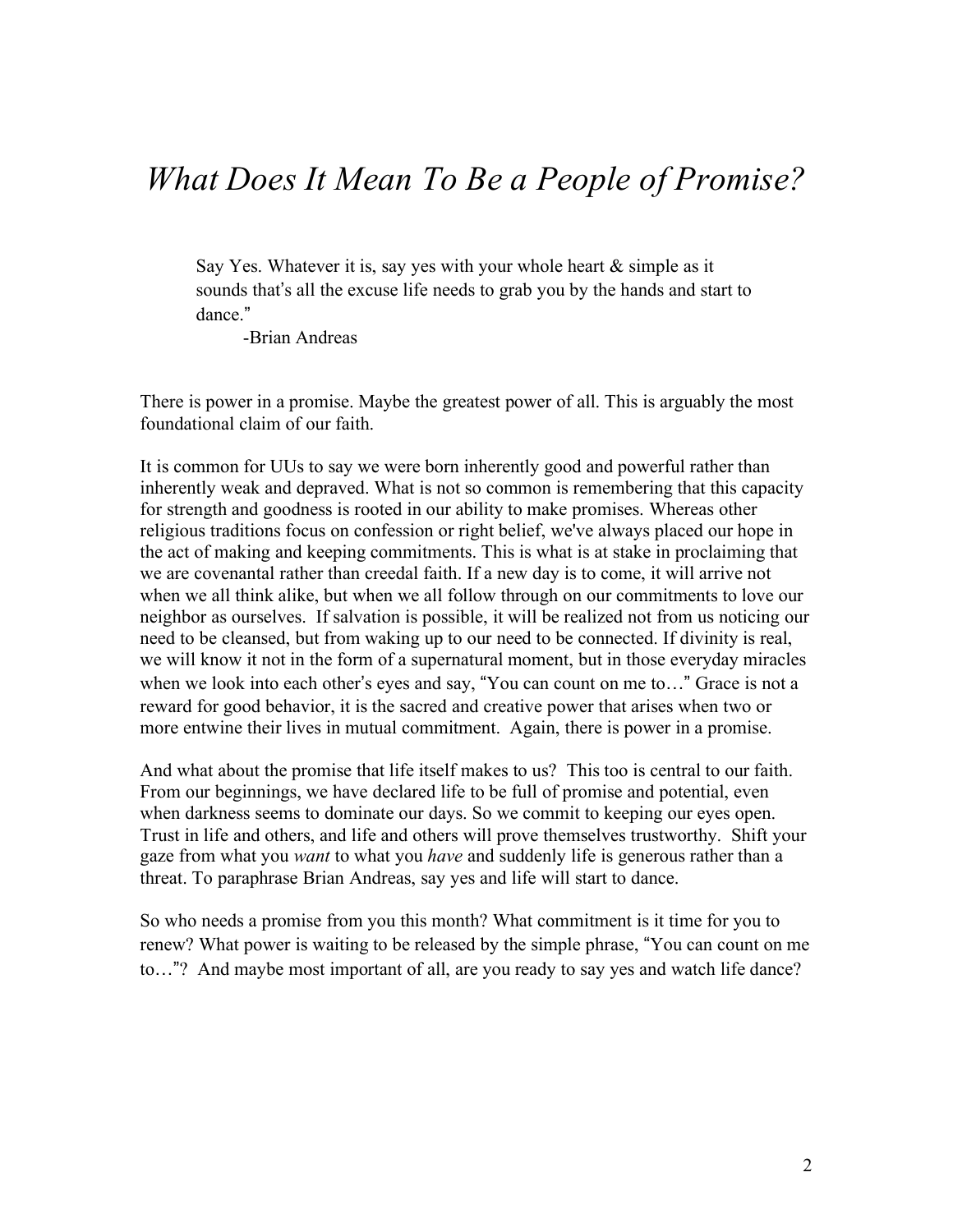## **Our Spiritual Exercise:**

### **Keep A Promise**…**To Yourself!**

It's the promise we most often forget, or maybe it's better to say it's the promise we most often sacrifice. We are often so good at keeping our commitments to others and yet fall flat on our face when it comes to the commitments we make to ourselves. And if we can't keep our promises to ourselves, how will we ever keep our promises to each other? The commitments we make to ourselves serve as the foundation for the pledges we make to those around us. If we break our commitments to personal physical health, we sacrifice the strength to support others. If we cheat on our promises to personal spiritual health, we lose our ability to serve and see needs greater than our own. Those who can't promise kindness and forgiveness to themselves are rarely able to extend kindness and forgiveness to others.

Our spiritual exercise this month honors this sacred interdependence between staying true to oneself and staying true to those around us. Here is your challenge:

**• Read these two articles:**  http://www.lifehack.org/articles/communication/11-promises-you-should-makeyourself.html AND http://www.huffingtonpost.com/2014/07/30/promises-to-yourself\_n\_5628259.html

- **• Identify one of the promises they mention that most resonates with you.** Which promise calls to you the most? Which promise is your heart most hungry for? Which promise have you wanted to keep to yourself, but regularly break?
- **• Find a way to keep that promise front and center.** Print it out and tape it to your office desk. Put it in your wallet or your purse. Write it in lipstick on your bathroom mirror.
- **• Spend the month keeping it!** Give yourself the gift of finally following through.
- **• Come to your group ready to share your experience**, what you learned about yourself and how the month was different because you remained true.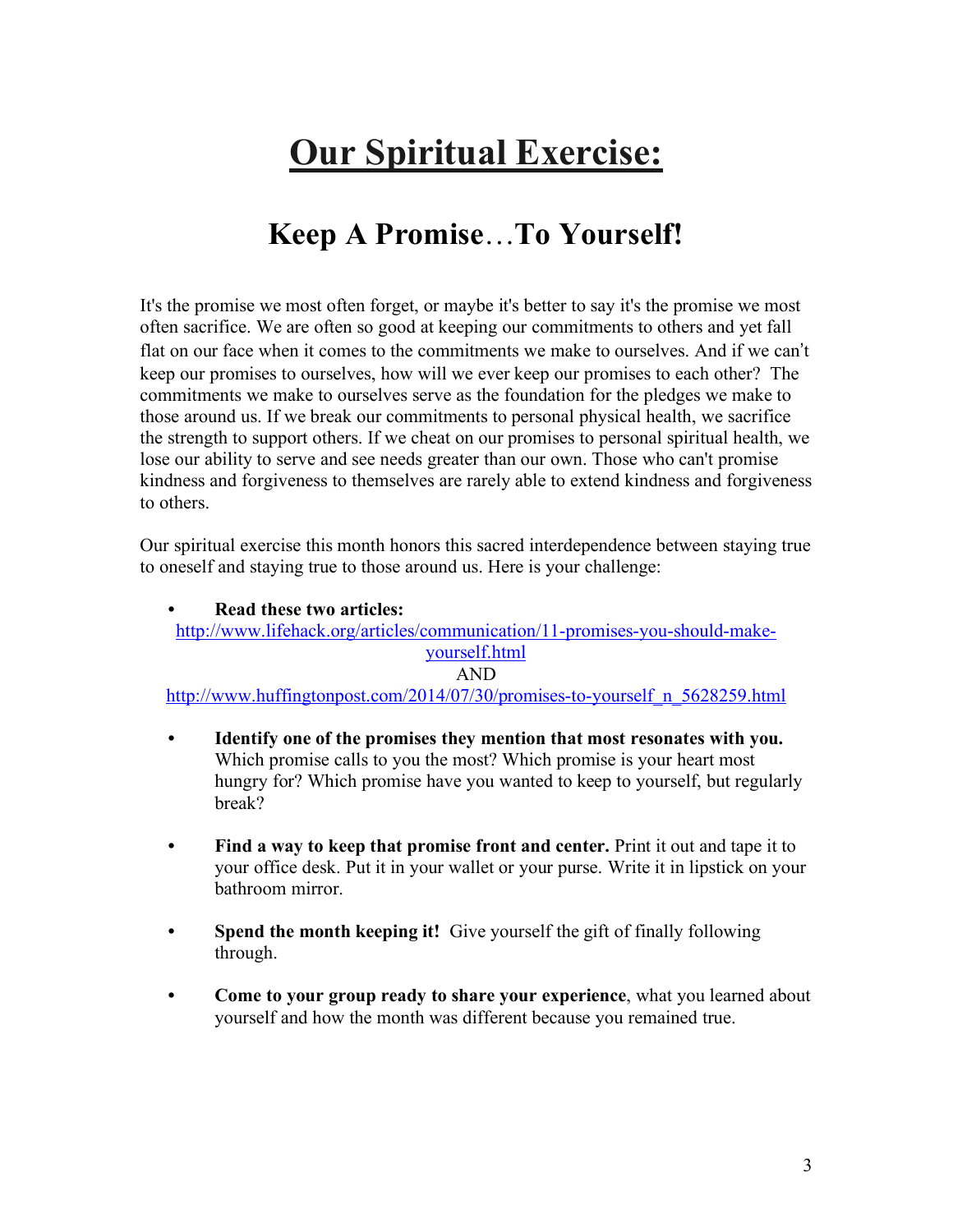## *Your* **Question:**

*As always, don*'*t treat these questions like "homework." You do not need to engage every single one. Instead, simply find the one that "hooks" you most and let it lead you where you need to go. And then come to your Soul Matters meeting prepared to share that journey with your group.*

- 1. If someone secretly monitored your life for a month, what would they conclude is your most sacred vow?
- 2. It's been said that our very humanity lies in the way we carry out our promises. How have you made yourself more human through a promise? What promise is asking you to renew your humanity right now?
- 3. What promises have you made to your spiritual life? We keep our commitment each day to work and earning cash? Why do the promises to our soul and spirit often take second seat?
- 4. Watch this video: https://www.youtube.com/watch?v=OvlPa28cVfA. And ask yourself, "What promise can I make to love reaching out?"
- 5. What promise in your life needs to be broken? Are you keeping a commitment that is keeping you in a cage?
- 6. Do you still need to forgive yourself for breaking a promise?
- 7. When promises are broken, how good are you at "beginning again in love"? Has your ability to trust survived all those promises that went unfulfilled?
- 8. It's been said that we promise according to our hopes, and perform according to our fears. Is there a fear in your life right now that is getting in the way of a promise you want to make?
- 9. Do you over-promise? When you offer others your commitment, do they take it with a grain of salt? Are you ready to do something to change that? Do you even know why you do it?
- 10. Has time and age changed how you think about making promises? Are you slower or quicker to make commitments? Have your commitments grown narrower or more broad?
- 11. When was the last time you said "Yes!" and then watched the world take your hand and dance?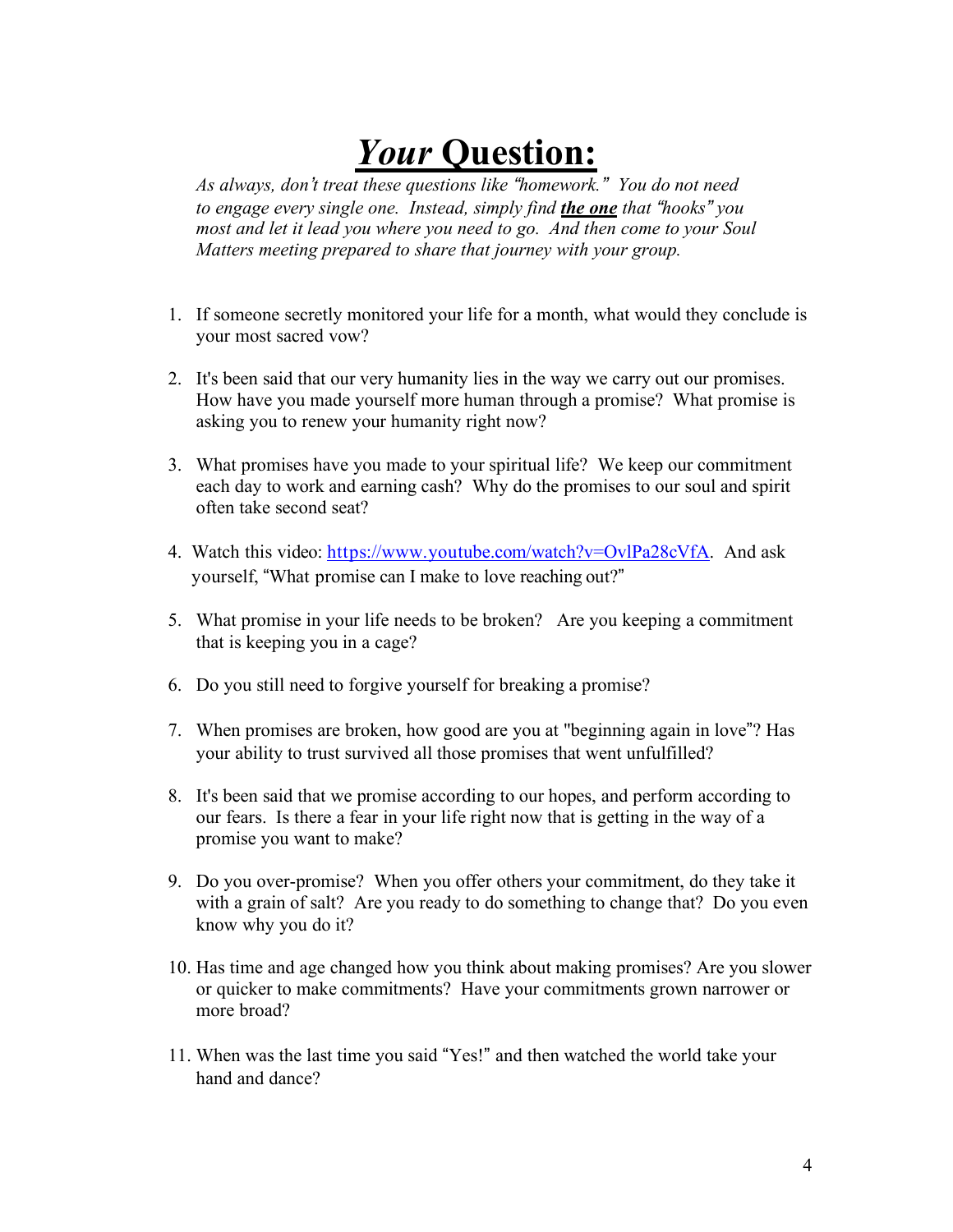## **Recommended Resources:**

*As always, this is not required reading. We will not analyze or dissect these pieces in our group. They are simply meant to jumpstart you, and maybe open you to new ways of thinking about what it means to* "*be a people of promise.*"

#### **promise n.**

1. a declaration that something will or will not be done, given, etc.

2. indication of future achievement synonyms: word, pledge, oath, covenant, commitment, potential, talent, possibility **promise v.**

1. to afford ground for expectation synonyms: pledge, vow, agree, commit,

### **Wise Words:**

"Promise is a big word. It either makes something or breaks everything" - anonymous

"…a covenant might be implicit, expressed by silent consent as people walk together and show concern for one another. But an explicit covenant is far better … for reminding the members of their mutual duty and stirring them up to it. … there is something to be said for the word *covenant*, … It emphasizes that the church is a community of mutual obligation, which involves a sense of commitment. Even the freest of free churches needs that much discipline if it is to last long enough to accomplish anything of value in this world." --Conrad Wright

"Human beings are at our best when we make solemn promises to one another and try hard to keep them. We are the only animal that makes promises: we are a promise-making, promise-keeping,

promise-breaking, promise-renewing creatures. Our very humanity lies in the way we carry out our promises to our families, our coworkers, our neighbors, and our fellow members of the human family...to be genuine, a covenant must be a covenant of being. It's not just about good words, but about *actions*." --Dennis McCarty on James Luther Adams

Unless commitment is made, there are only hopes; but no plans. ~Peter F. Drucker

When promises are broken, "we forgive ourselves and each other. We begin again in Love."  $\sim$ Singing the Living Tradition, #637

"We must find ways to access knowledge that is in danger of being lost. … We're living in an age when our daily life is dominated by the [dullness of the] marketplace. … The awareness that our intimate relationships are filled with meaning, that we are connected to and depend on the earth, that we have interests transcending our own personal lives – these dimensions are not factored into the values of the marketplace. … [We must resist this.] We must remember…that we have received abundantly in our lives and that our presence matters. We must remember that we are a blessing- [that we are full of promise.]"

-Rev. Rebecca Parker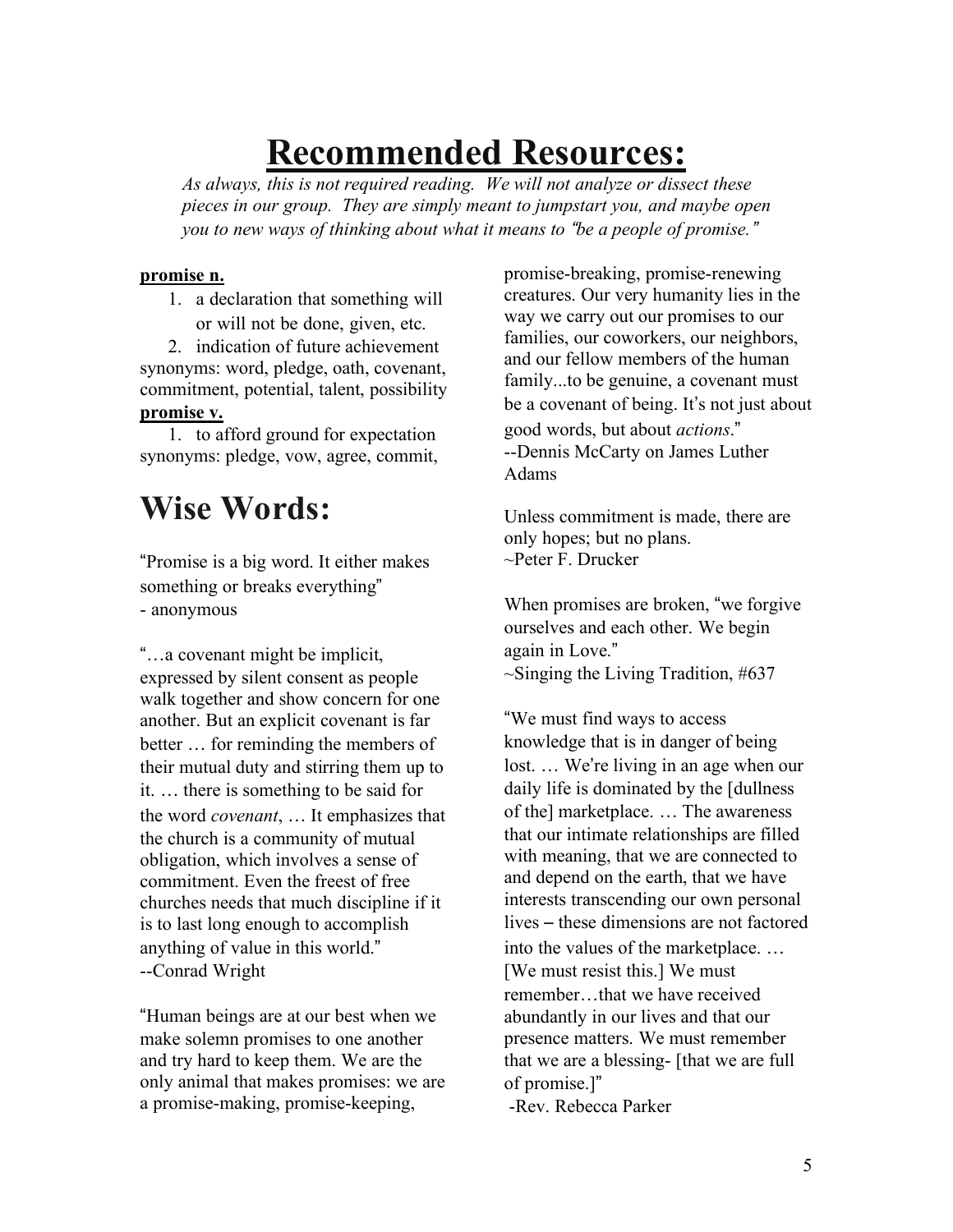When did the future switch from being a promise to being a threat? ~Chuck Palahniuk

Politicians are the same all over. They promise to build bridges even when there are no rivers. ~Nikita Khrushchev

We promise according to our hopes, and perform according to our fears. ~François VI de la Rochefoucault

The one who promises everything is sure to fulfill nothing.  $\sim$ Carl Jung

Those that are most slow in making a promise are the most faithful in the performance of it. ~Jean Jacques Rousseau

And that is just the point... how the world, moist and beautiful, calls to each of us to make a new and serious response. That's the big question, the one the world throws at you every morning. "Here you are, alive. Would you like to make a comment? for a commitment? A promise?]"

~Mary Oliver

"Say Yes. Whatever it is, say yes with your whole heart & simple as it sounds that's all the excuse life needs to grab you by the hands and start to dance." -Brian Andreas

#### **You Reading This, Be Ready**

Starting here, what do you want to remember? How sunlight creeps along a shining floor? What scent of old wood hovers, what softened sound from outside fills the air?

Will you ever bring a better gift for the world than the breathing respect that you carry wherever you go right now? Are you waiting for time to show you some better thoughts?

When you turn around, starting here, lift this

new glimpse that you found; carry into evening

all that you want from this day. This interval you spent

reading or hearing this, keep it for life –

What can anyone give you greater than now,

starting here, right in this room, when you turn around?

 $\sim$  William Stafford

"…[There is promise and power in those that have gone before us.] When we allow our spiritual forebears to speak,… we will discover potential mentors for our own religious pilgrimage. …in every generation, each individual must discover and embrace those truths in his or her own way if they are to evoke the power to transform. This is the miracle of a ʻliving tradition' – the ability to create anew the wisdom of … those who have come before us that can guide us as we encounter our own future." --Rev. Tim Jensen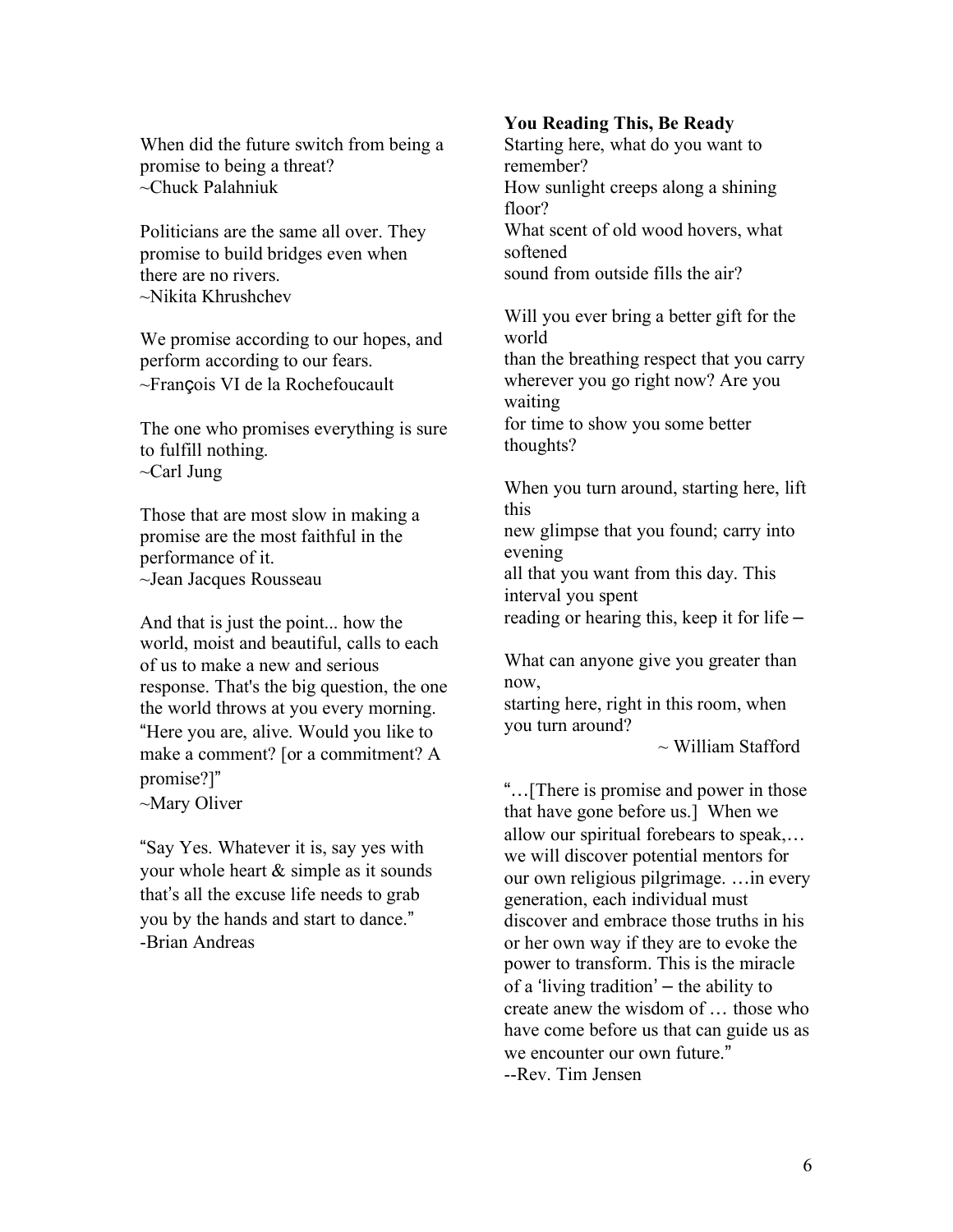### **Videos and Online:**

What Country Does the Most Good? http://www.ted.com/talks/simon\_anholt\_ which country does the most good for r the world

The promise of a better world perhaps lies with the "Good Country Index" that Policy advisor Simon Anholt developed. Check out this talk about national behaviors and how we measure the good we do for the promise of a better collective future.

#### *\*must watch*

UU Sanctuaries, Washington, DC Video: The promise of love reaching us as we reach out to each other.

https://www.youtube.com/watch?v=Ovl Pa28cVfA

Movie Clip On Protecting the Promise and Potential Within: *Will Smith with the best advice a dad can give to his own son. Don`t ever let somebody tell you, you can`t do something…* https://www.youtube.com/watch?v=dPE dwaLQLag

### **Articles:**

Bound in Covenant, Rev. Victoria Safford http://www.uuworld.org/ideas/articles/28 5904.shtml Our history of covenant and one example of its modern practice in congregational life

We Are Already in Paradise, Rev. Rebecca Parker http://www.uuworld.org/spirit/articles/1 62500.shtml

There is no land promised to any of us than the land already given, the world already here.

How to Make and Keep a Promise to Yourself http://www.theartfullifeblog.com/howto-make-and-keep-a-promise-toyourself/

Anne Lamott finds hope while participating in a peace march. http://www.spiritualityandpractice.com/b ooks/excerpts.php?id=14601

11 Promises to Yourself http://www.lifehack.org/articles/commun ication/11-promises-you-should-makeyourself.html

5 Promises You Should Make to Yourself Everyday http://www.huffingtonpost.com/2014/07/30/pro mises-to-yourself n 5628259.html

20 Promises To Your Dearest Sister http://www.lifehack.org/articles/commu nication/20-promises-you-can-makeyour-dearest-sister.html

### **Books:**

*Active Hope: How to Face the Mess Where in without Going Crazy* By Joanna Macy *A celebration of promise and hope over powerlessness*